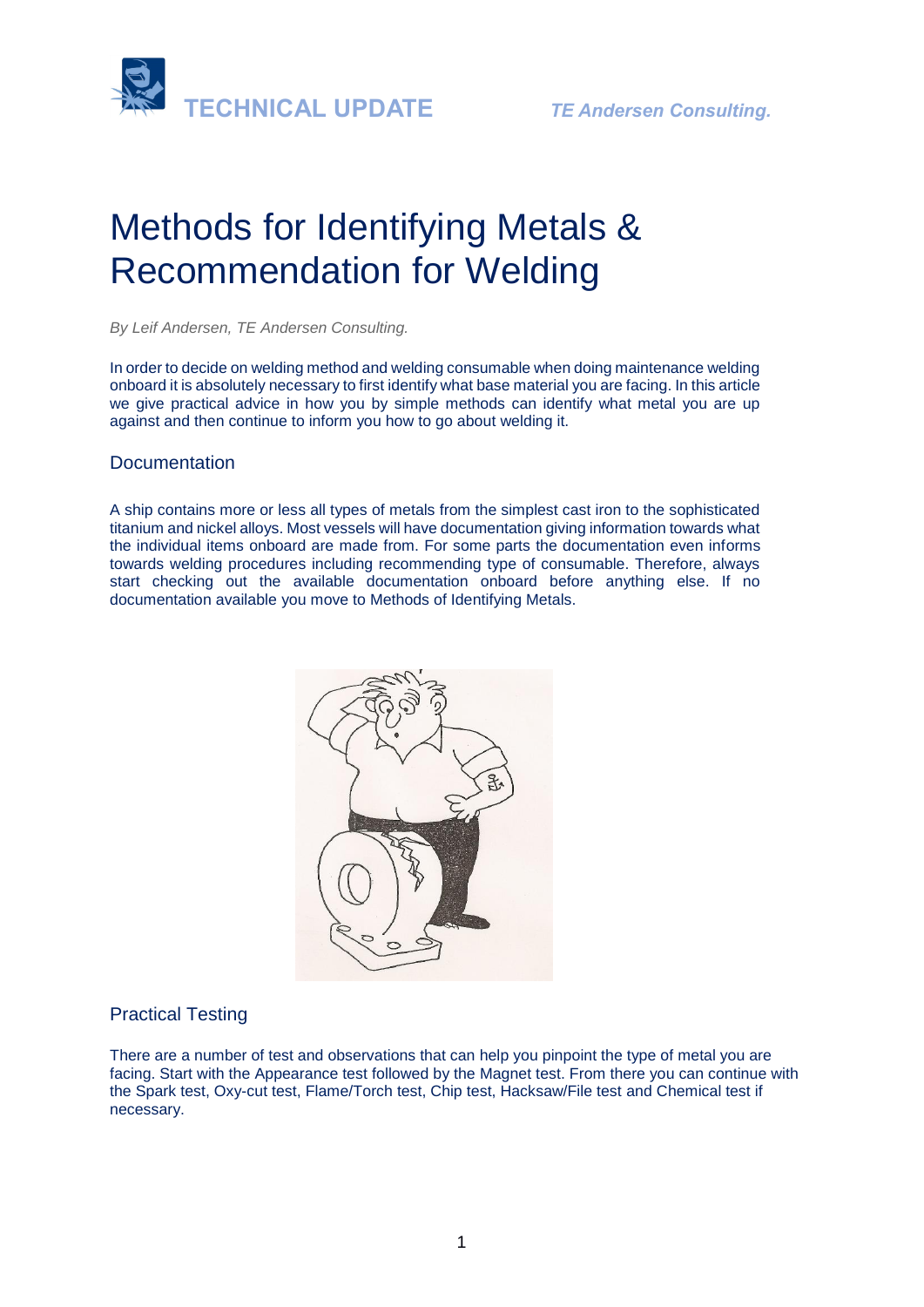

Step by step approach

### **APPEARANCE TEST**:

The Appearance test is a number of observations that include Colour, Surface appearance, the metals Practical application and Relative weight. Also look for an imprint on the item that might point toward type of base material. If the part is lighter to lift and handle than expected, when you take its size and shape into consideration, its very likely a metal made from aluminum, magnesium or titanium.



A fractured surface can also provide clues. Is the fracture Brittle or Ductile? In [brittle](https://en.wikipedia.org/wiki/Brittleness) fracture, no apparent [plastic](https://en.wikipedia.org/wiki/Plasticity_(physics))  [deformation](https://en.wikipedia.org/wiki/Plasticity_(physics)) takes place before fracture. Brittle fracture occurs most often in metals with low ductility like cast iron. In [ductile](https://en.wikipedia.org/wiki/Ductility) fracture, extensive plastic deformation [\(necking\)](https://en.wikipedia.org/wiki/Necking_(engineering)) takes place before fracture. This is typical for fractures in metals with high elongation like aluminum and some of its alloys. Steel can also have ductile and brittle fractures or a combination of the two. Low alloyed steel has less tensile strength but high ductility and therefore often ductile fracture. High tensile steel with alloying elements tend to have more brittle fractures. NB. Fracture mechanics are complicated where also ambient temperature plays a part.

Start by having a look at the item to be repaired. If it has a welded joint it tells you that it is weldable. That's a good start. If it is a casted item without a welded joint you will have to be more careful. It can still be weldable but it might require a special procedure in order for the welding job to succeed. Castings will have signs of parting mould lines, no welded joints and for some castings a sandy and/or ruff surface. A strong clue in metal identification is colour. It can differentiate magnesium, aluminum, brass, and copper. If there are signs of oxidation, remove it via scraping to reveal the colour of the unoxidized surface.



Despite the dark colour, the base material is cast aluminum. The rust indicate that the pipe is made from steel.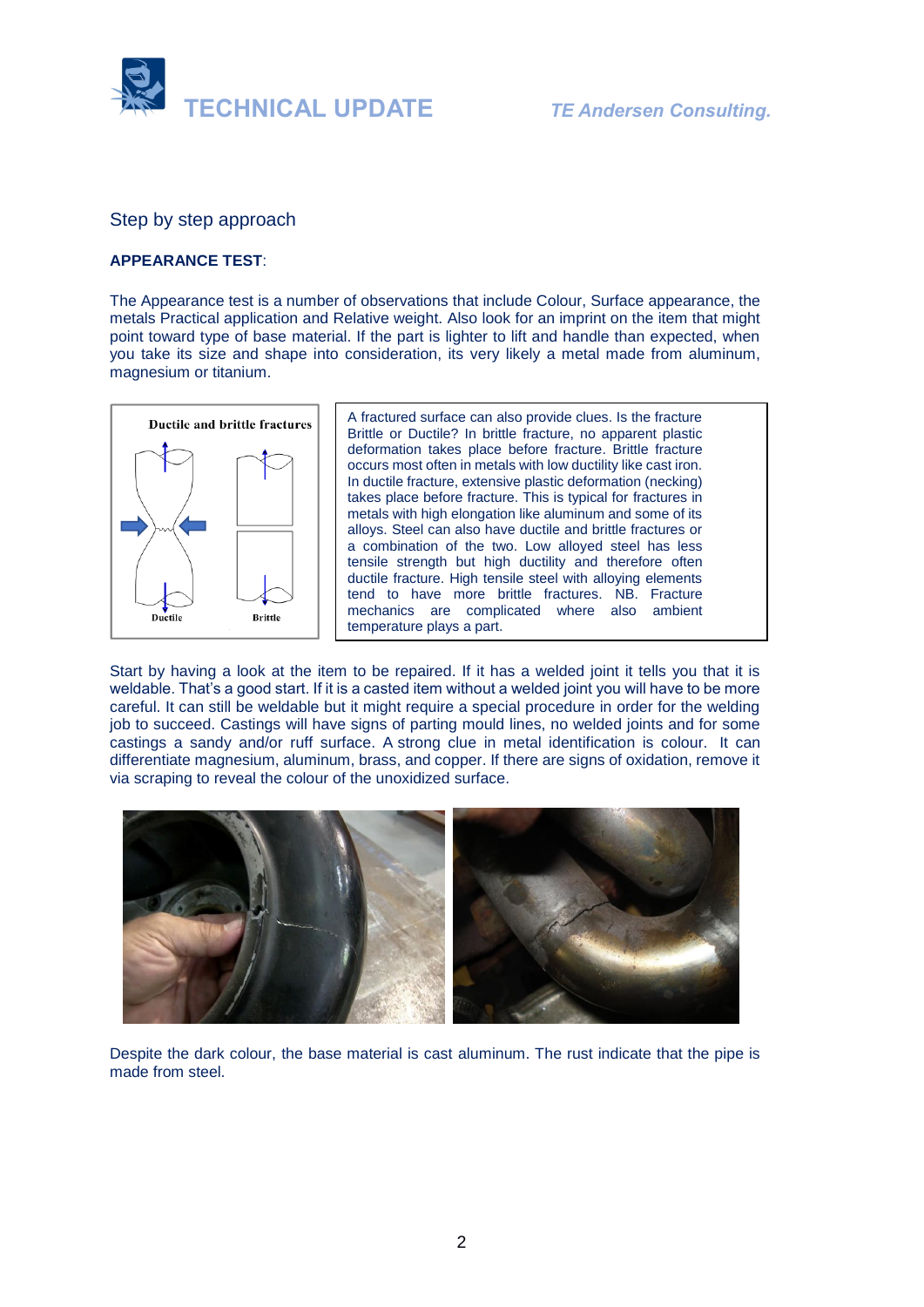



A Yorcalbro seawater pipe, yellowish brown surface. Freshly filed relives a silvery yellow.

The surface colour of a metal can varies tremendously and depend to a large extent on the surface treatment by manufacturer and the items work environment. The colour indicated in the below table is therefore only a rough guideline.

### **APPEARANCE TEST**:

| <b>Metal</b>                                   | <b>Colour of</b>                              | <b>Colour</b>                        | <b>Colour</b>                                          | <b>Relative</b> |
|------------------------------------------------|-----------------------------------------------|--------------------------------------|--------------------------------------------------------|-----------------|
|                                                | surface                                       | newly<br>fracture                    | freshly filed                                          | weight<br>g/m3  |
| <b>Aluminum</b><br>and alloys                  | <b>Bluish white</b>                           | White; finely<br>crystalline         | White                                                  | 2,72            |
| Brass, Navy*                                   | Ages to light<br>brown/reddish<br>to yellow** | <b>Muted</b><br>yellow red           | <b>Reddish</b><br>yellow/gold to<br>yellowish<br>white | $8,4 - 8,7$     |
| Bronze, alu*.<br>(90%Cu-<br>9%Al)<br>Yorcalbro | Ages to dark<br>brown/dull-<br>gold colour    | <b>Reddish</b><br>brown to<br>vellow | <b>Reddish</b><br>yellow to<br>vellowish<br>white      | 7,7             |
| Bronze,<br>phosphor*<br>(90%Cu-<br>10%Sn)      | <b>Reddish</b><br>vellow                      | Red to<br>vellow                     | Reddish<br>yellow to<br>yellowish<br>white             | 8,8             |
| Bronze,<br>silicon*<br>(96%Cu-<br>3%Si)        | <b>Reddish</b><br>vellow                      | Red to<br>vellow                     | <b>Reddish</b><br>yellow to<br>vellowish<br>white      | 8,6             |
| Copper<br>(deoxidized)                         | Ages to<br>green/brown<br>rustic              | <b>Bright red</b>                    | <b>Bright copper</b><br>colour                         | 8,8-8,95        |
| Copper nickel<br>(70%Cu-<br>30%Ni)             | <b>Reddish</b><br>brown                       | <b>Silvery</b>                       | <b>Silvery</b>                                         | 8,95            |
| Copper nickel<br>(90%Cu-<br>10%Ni)             | <b>Reddish</b><br>brown                       | <b>Silvery</b>                       | <b>Silvery</b>                                         | 8,9             |
| Inconel<br>(76%Ni-<br>16%Cr-8%Fe)              | <b>Silvery</b>                                | <b>Silvery</b>                       | <b>Silvery</b>                                         | 8,5             |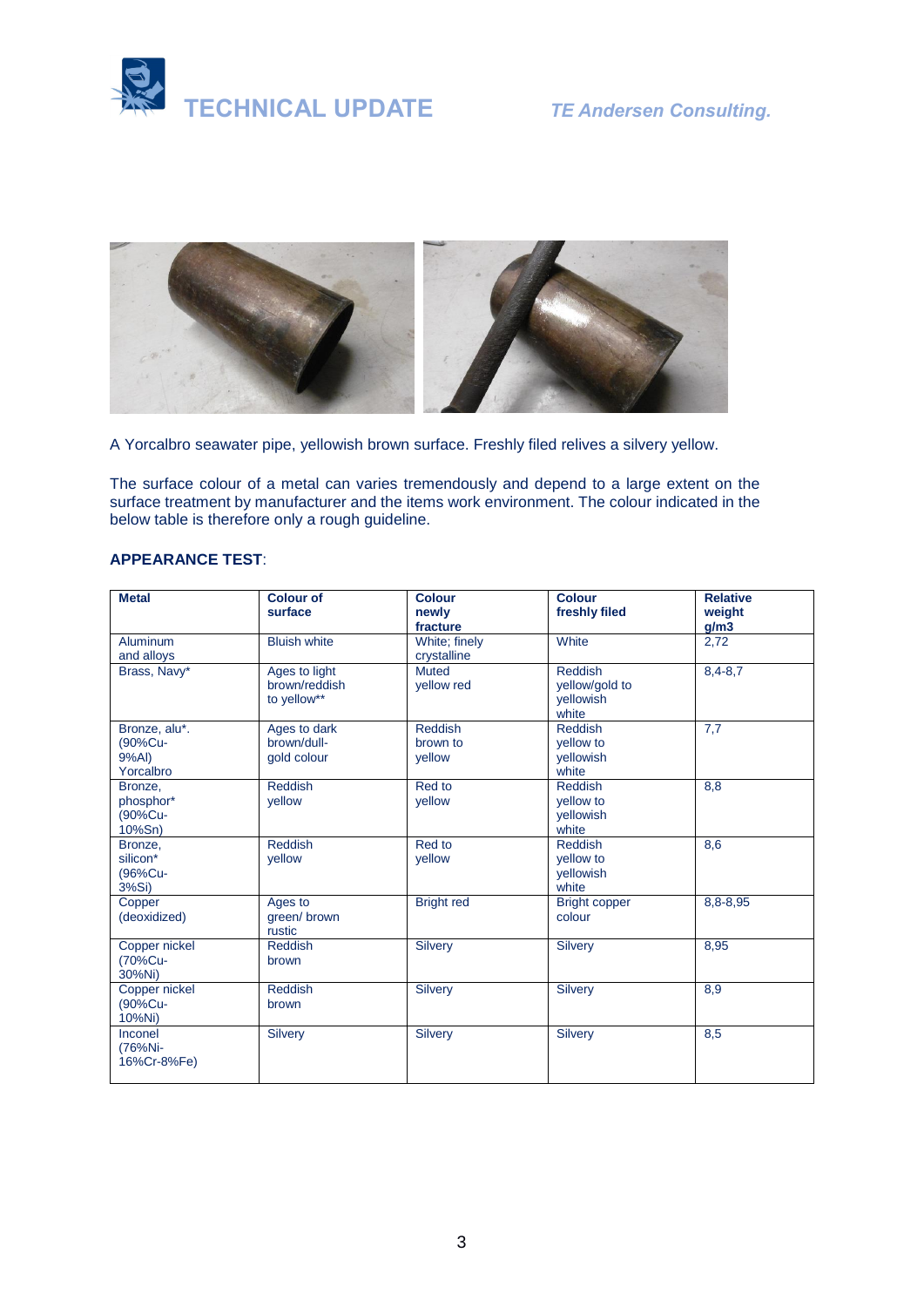

| <b>Metal</b>            | <b>Colour</b>   | <b>Colour</b>      | <b>Colour</b>        | <b>Relative</b> |
|-------------------------|-----------------|--------------------|----------------------|-----------------|
|                         | of              | newly              | freshly              | weight          |
|                         | surface         | fracture           | filed                | g/m3            |
| Iron, Grey Cast         | Dull            | Dark grey;         | <b>Light silvery</b> | $7,03-$         |
|                         | grey            | crystalline        | grey                 | 7,13            |
| Lead                    | <b>Dark</b>     | Light grey;        | White shiny          | 11,36           |
|                         | grey            | crystalline        | crystallin           |                 |
|                         |                 |                    | appearance           |                 |
| Magnesium***            | Shiny           | Silvery white      | Silvery              | 1,76            |
|                         | grey            |                    | white                |                 |
| Monel (67%Ni-           | <b>Dark</b>     | Light grey         | Light grey           | 8,97            |
| 30%Cu)                  | grey            |                    |                      |                 |
| <b>Nickel</b>           | <b>Dark</b>     | Off- white         | <b>Bright</b>        | 8,8             |
|                         | grey            |                    | silvery              |                 |
|                         |                 |                    | white                |                 |
| Steel, Low alloy        | <b>Dark</b>     | <b>Bright grey</b> | <b>Bright</b>        | 7,8             |
|                         | grey            |                    | silvery grey         |                 |
| Steel, Cast             | <b>Dark</b>     | <b>Bright grey</b> | <b>Bright</b>        | 7,8             |
|                         | grey            |                    | silvery grey         |                 |
| Steel, High tensile     | Dark            | Light grey         | <b>Bright</b>        | 7,8             |
|                         | grey            |                    | silvery grey         |                 |
| Steel, manganese        | <b>Dark</b>     | Light grey         | <b>Bright</b>        | 7,7             |
| (14%Mn)                 | grey            |                    | silvery grey         |                 |
| <b>Stainless steel</b>  | Light           | Medium grey        | Polished:            | 7,7             |
| Austenitic              | grey to         |                    | Silvery with         |                 |
| (304/316/317)           | shiny           |                    | yellow tinge         |                 |
| <b>Super Austenitic</b> | silvery         |                    |                      |                 |
| $(254$ SMO)             |                 |                    |                      |                 |
| <b>Stainless steel</b>  | <b>Bright</b>   | <b>Medium</b> grey | <b>Bright</b>        | 7,7             |
| Martensitic (420)       | silvery         |                    | silvery grey         |                 |
|                         | grey            |                    |                      |                 |
| <b>Stainless steel</b>  | <b>Bright</b>   | Medium grey        | Polished:            | 7,7             |
| Ferritic (409/430)      | silvery         |                    | Silvery with         |                 |
|                         | grey            |                    | blue more            |                 |
|                         |                 |                    | metallic             |                 |
|                         |                 |                    | tinge                |                 |
| <b>Stainless steel</b>  | Light           | Medium grey        | <b>Bright</b>        | 7,7             |
| Duplex (2205/2304)      | grey to         |                    | silvery grey         |                 |
|                         | shiny           |                    |                      |                 |
| Tin                     | silvery<br>Grey | Silvery white      | Silvery              | 7,28            |
|                         | silvery         |                    | white                |                 |
|                         | white           |                    |                      |                 |
| <b>Titanium</b>         | <b>Dark</b>     | Silvery grey       | Silvery grey         | 4,48            |
|                         | silvery         |                    |                      |                 |
|                         | grey            |                    |                      |                 |
| Zink***                 | <b>Dark</b>     | <b>Silvery</b>     | Silvery              | 7,12            |
|                         | grey            |                    |                      |                 |
| Yorcalbro               | Reddish         | Silvery yellow     | Silvery              | 8,7             |
|                         | brown           |                    | yellow               |                 |
|                         |                 |                    |                      |                 |

\*You can also tell the difference between bronze and brass because bronze will have faint rings on its surface.

\*\*Brass can range in colour from red to yellow depending of amount of zinc. The more zinc the more yellow.

\*\*\*Metals like Magnesium and Zinc quickly oxidise therefor important to file or scrape surface.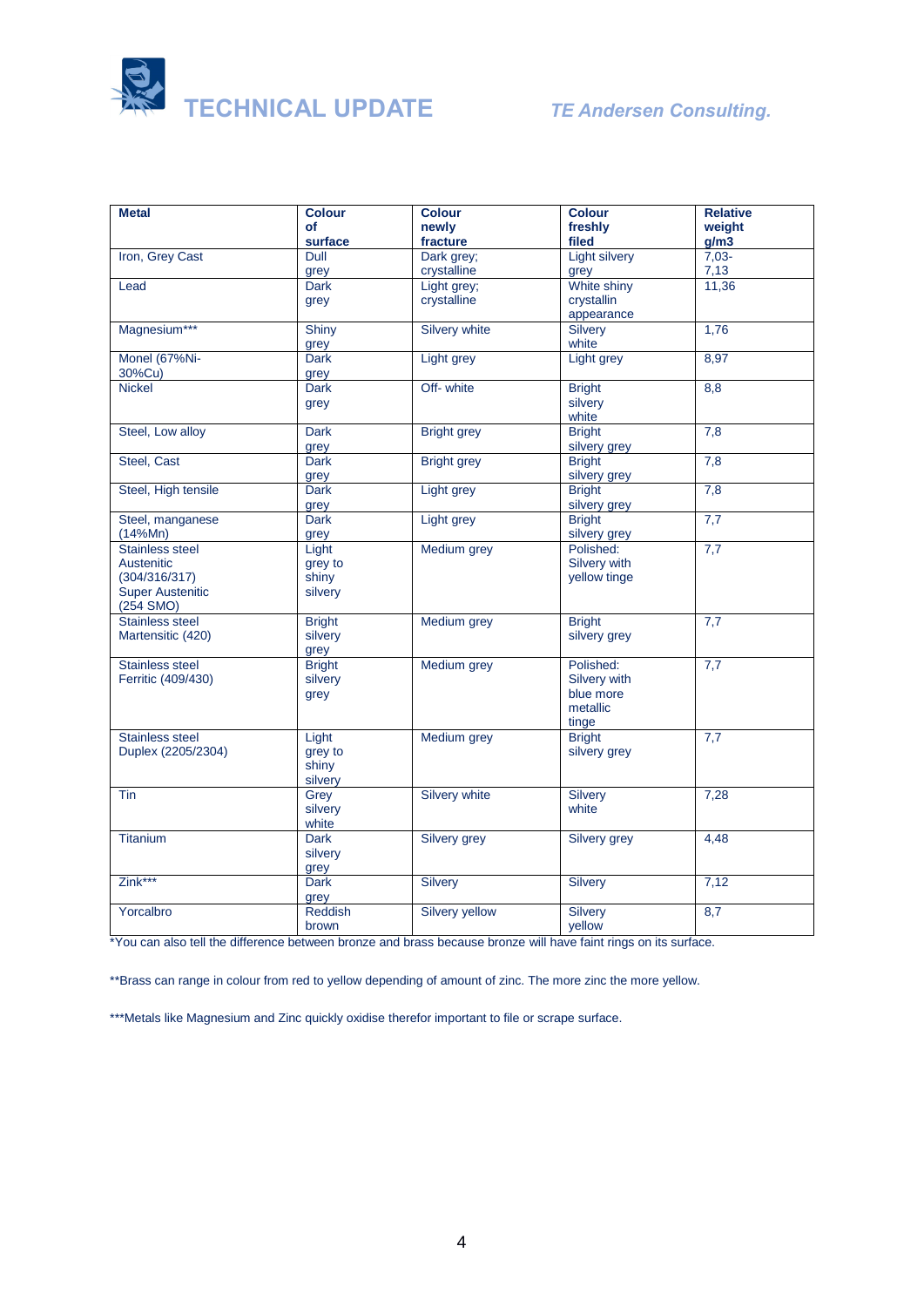

### **THE MAGNET TEST**

The easiest way of performing metal identification is by using a small pocket magnet. This test can be performed where with experience, it is possible to distinguish between a material that is slightly magnetic with one that has a strong magnetic pull.

### If the metal is **[not magnetic](https://www.weldinghandbook.com/types-of-metals/nonferrous-metals/)** follow this test sequence:

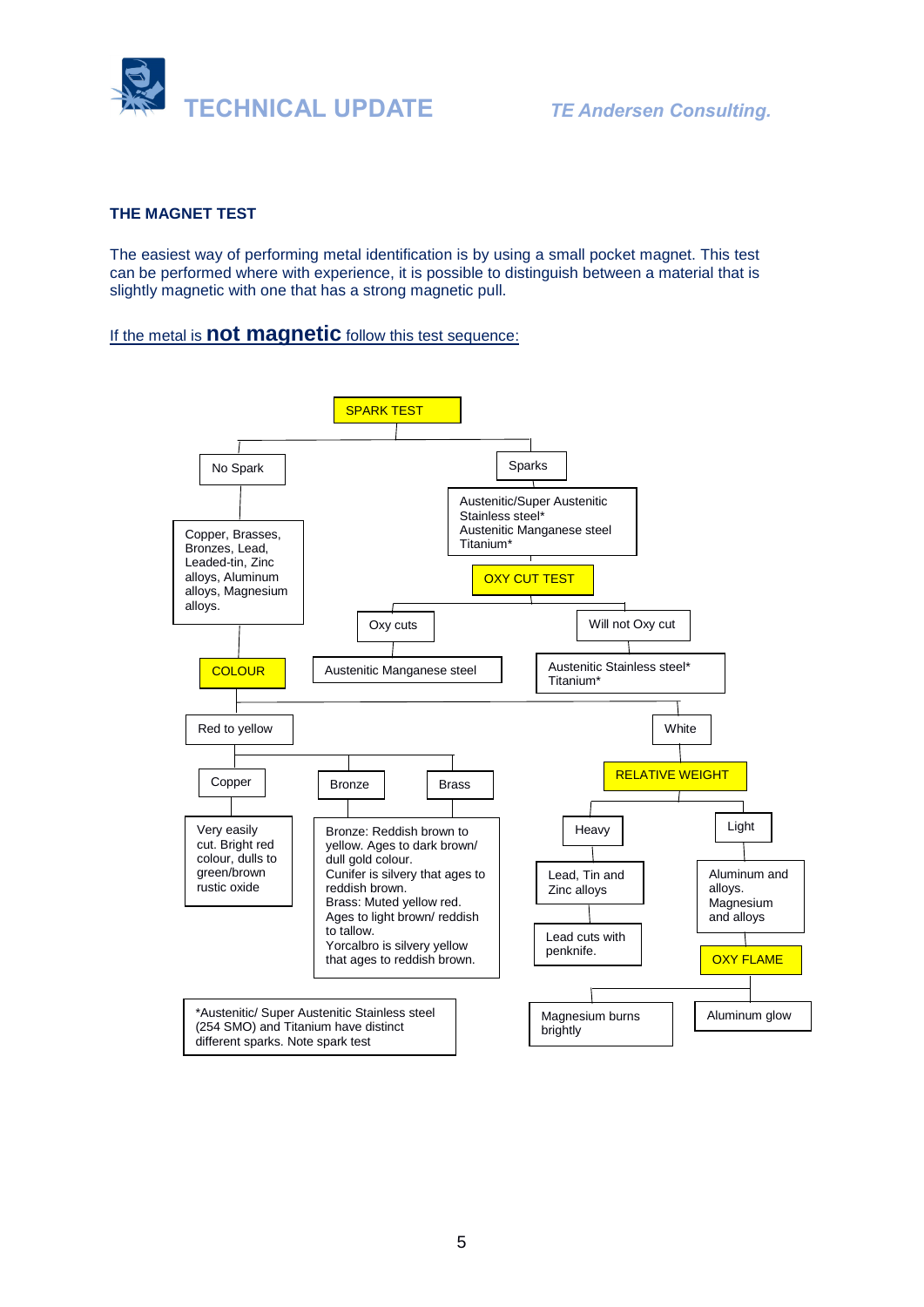

# For **[magnetic metals](https://www.weldinghandbook.com/types-of-metals/ferrous-metals/)** follow this test sequence:

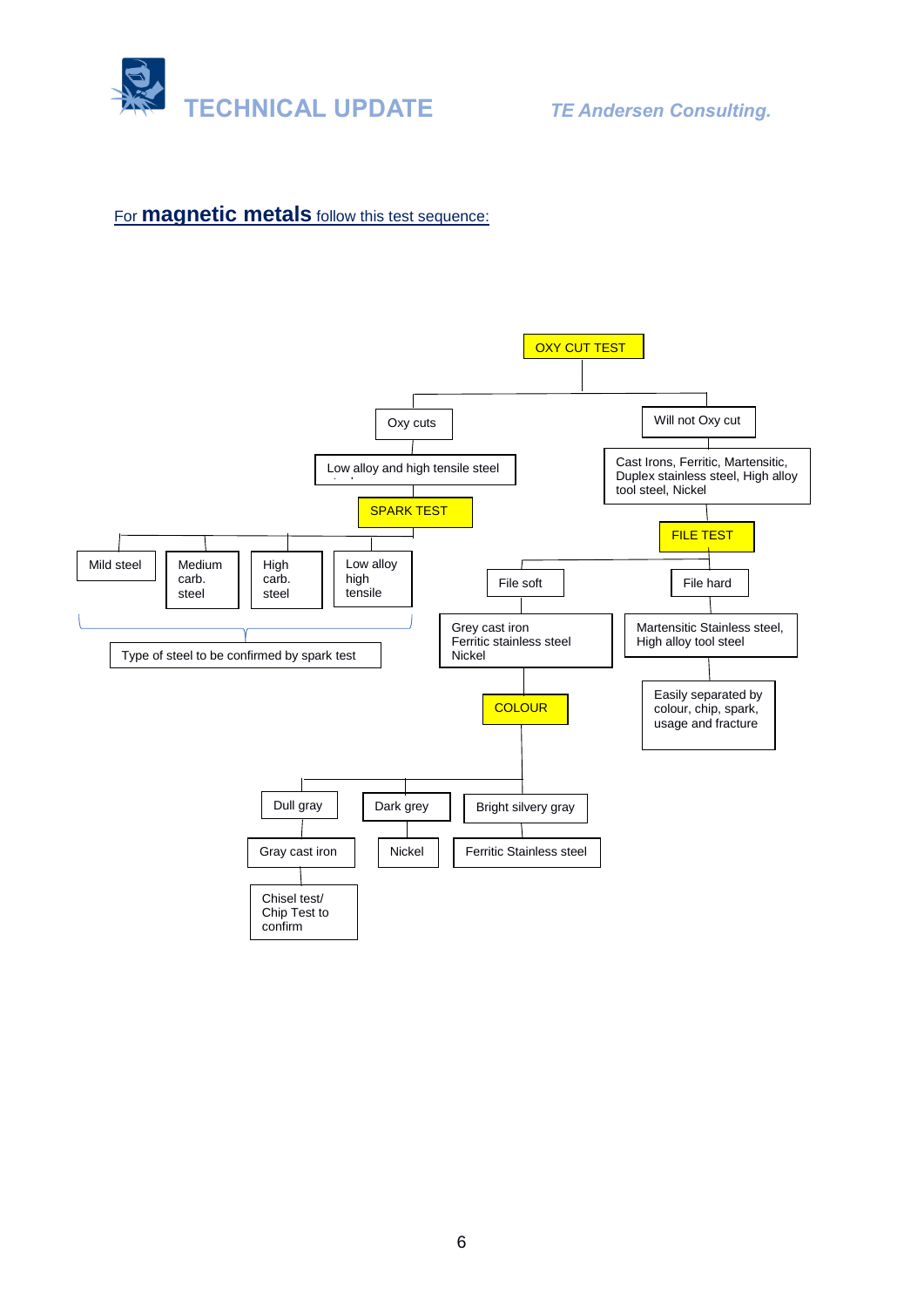

## For **slightly magnetic** metals follow this test sequence:



Summing up Magnetic testing:

- Aluminum and alloys
- Austenitic/Super Austenitic Stainless
- Brass, Navy
- Bronze, alu. Yorcalbro (90%Cu-9%Al)
- Bronze, phosphor (90%Cu-10%Sn)
- Bronze, silicon (96%Cu-3%Si)
- Copper (deoxidized)
- Copper nickel (70%Cu-30%Ni)
- Copper nickel (90%Cu-10%Ni)
- Inconel (76%Ni-16%Cr-8%Fe)
- **Lead**
- **Magnesium**
- Manganese steel (14%Mn)
- Tin
- **Titanium**
- Zink
- **Yorcalbro**

Nonmagnetic materials include: Slightly magnetic reactions from metals:

- Monel (67%Ni-30%Cu)
- High-nickel alloys

Strongly magnetic materials include:

- Iron, Cast
- Steel, Low alloy
- Steel, high tensile
- Pure Nickel
- Stainless steel Duplex (2205)
- Stainless steel Martensitic
- Stainless steel Ferritic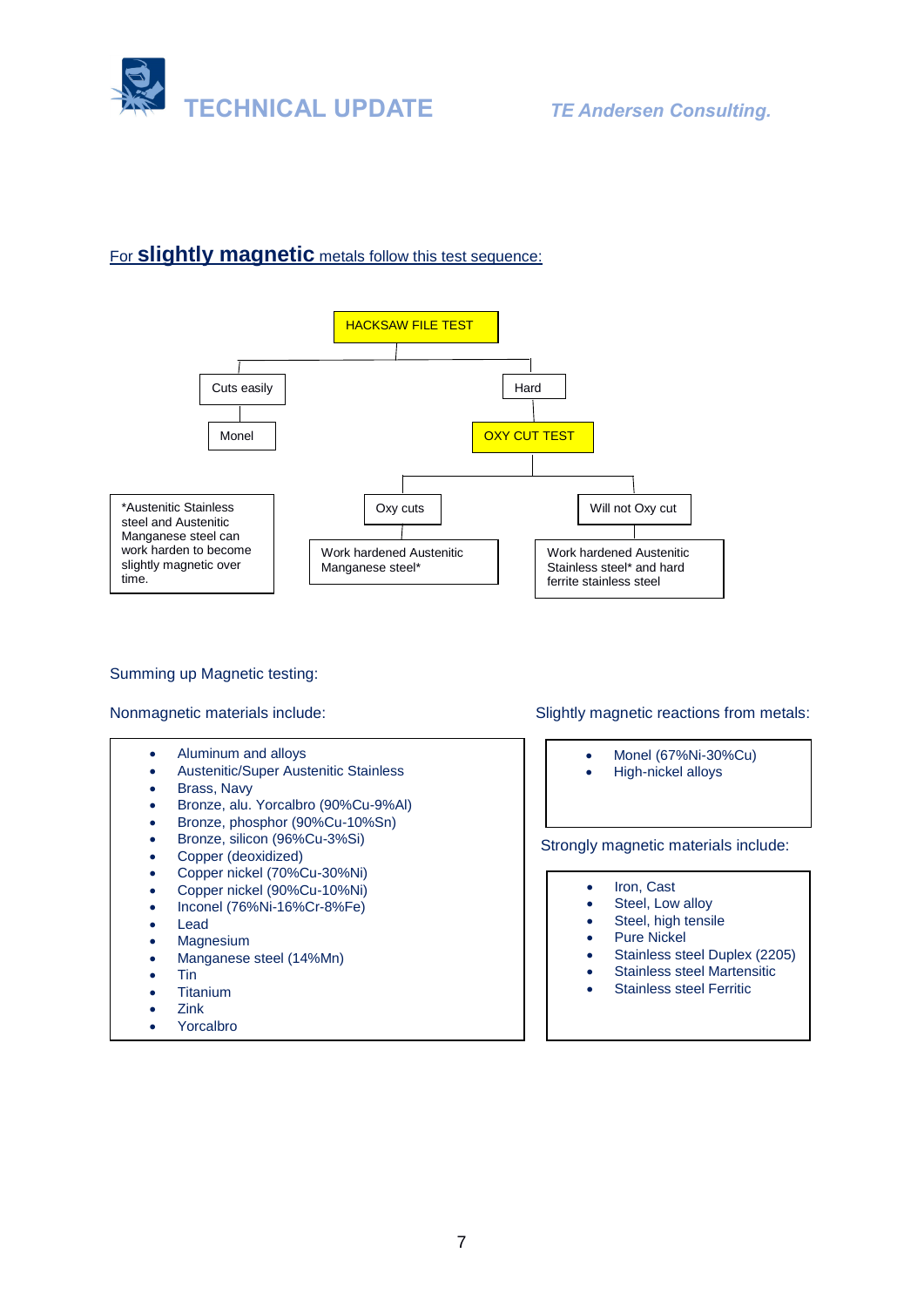

A note on Stainless Steel:

The alloy make-up of the stainless steel will determine if it is magnetic or non-magnetic. Chromium negates the magnetic properties of nickel and iron, making the stainless steel non-magnetic. Three things to know about stainless steel:

Stainless steel that contains nickel will sometimes be magnetic.

An alloy made of nickel and chromium will, in most cases, not be magnetic.

An alloy made of nickel and copper will also not be magnetic in most cases.

The Aluminum Confusion:

Identifying stainless steel from aluminum can be confusing – and embarrassing when you get it wrong. There are a couple of tests that can be done to make sure.

Test 1 – Perform the magnet test. If it sticks to the item, it is not going to be aluminum, but will most likely be steel or a special type of stainless steel known as Martensitic or Ferritic. This should be your first step in identifying stainless steel from other types of metal.

Test 2 – The spark test. If you grind a bit on the item in question using an angle grinder and it throws a "glow" of sparks, then it is steel. If it is non-magnetic and gives off sparks, the item is most likely Austenitic grade of stainless steel.

Test 3 - If you still not sure whether something is aluminum or stainless steel, rap your knuckles against the side of the metal and listen. Aluminum produces a dull sound, while stainless steel makes a more ringing sound.

Depending on the outcome of the Magnetic test follow the test sequins for Not magnetic, Slightly magnetic or Strongly magnetic.

### **SPARK TEST**:

The Spark Test is a simple identification test used to observe the colour, spacing, and quantity of sparks produced by grinding. It is a fast and convenient method of sorting mixed steels with known spark characteristics. This test is best conducted by holding the steel stationary and using a high-speed angle grinder to the steel surface with sufficient pressure to throw a spark stream about 30cm (12") long. The characteristics of sparks generated by grinding are shown on the following pages. These spark patterns provide general information about the type of steel, cast iron, or alloy steel. Do not use Spark Test on non- ferrous metals. Spark test is not helpful for identifying nonferrous metals such as nickel-base alloys, aluminum, and copper. These metals do not show significant spark stream. It should be noted that steels alloyed with manganese show markedly increased spark activity, both in number, thickness and intensity of the rays; while steels alloyed with chromium show the opposite effect, i.e., less activity. Nevertheless, it is not difficult to distinguish them from ordinary carbon steels, as these show a multitude of explosions, which the manganese and chromium alloyed steels do not. The higher the carbon in the carbon steel, the more vivid the explosions are. Steels alloyed with tungsten, finally, show a markedly red colour.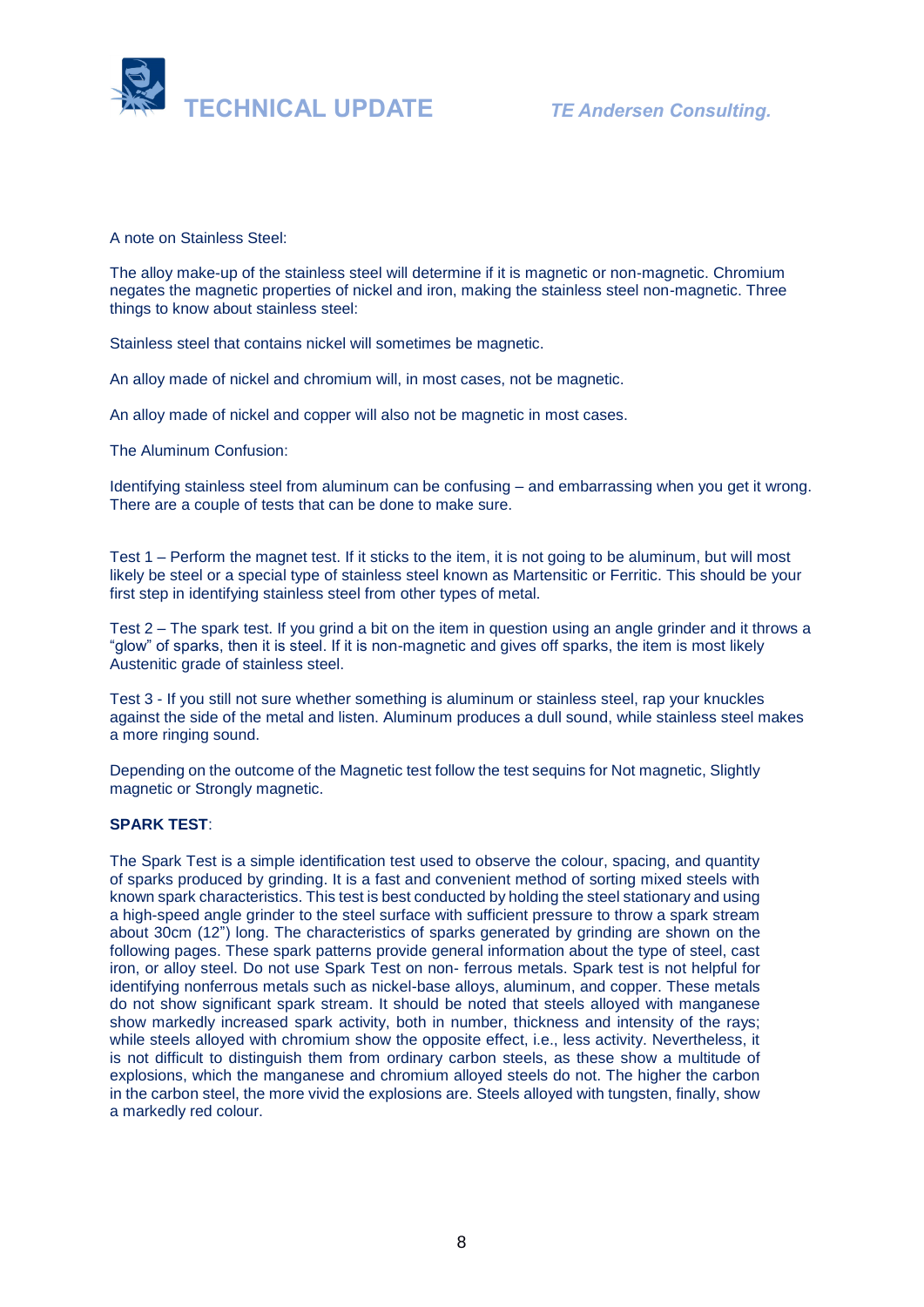

**Mild steel/Low carbon and Cast steel:** Sparks flow out in straight lines with tiny forks with varying lengths. The sparks will be white in colour.



**Medium carbon steel:** with 0,5% to 0,85% carbon. This steel has more forking than mild steel and a wide variety of spark lengths, with more near the grinding disc.

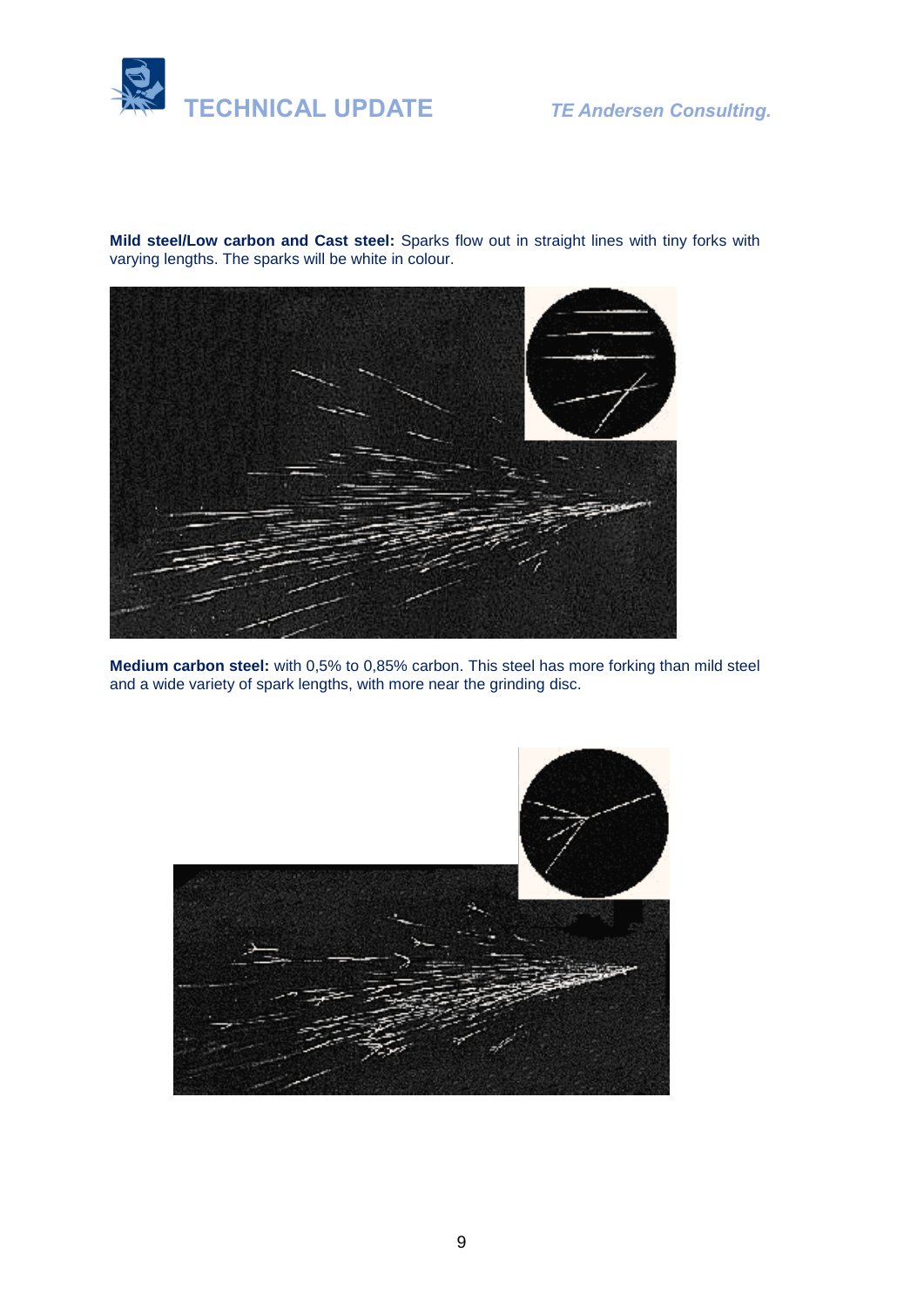

**High carbon steel:** High-carbon steel has a bushy spark pattern (lots of forking) that starts at the grinding disc. The sparks are not so bright as the medium-carbon steel ones.





**Grey cast iron:** Cast iron has very short sparks that begin at the grinding disc. Cast iron make a dull red, non-explosive spark that thickens towards the end.

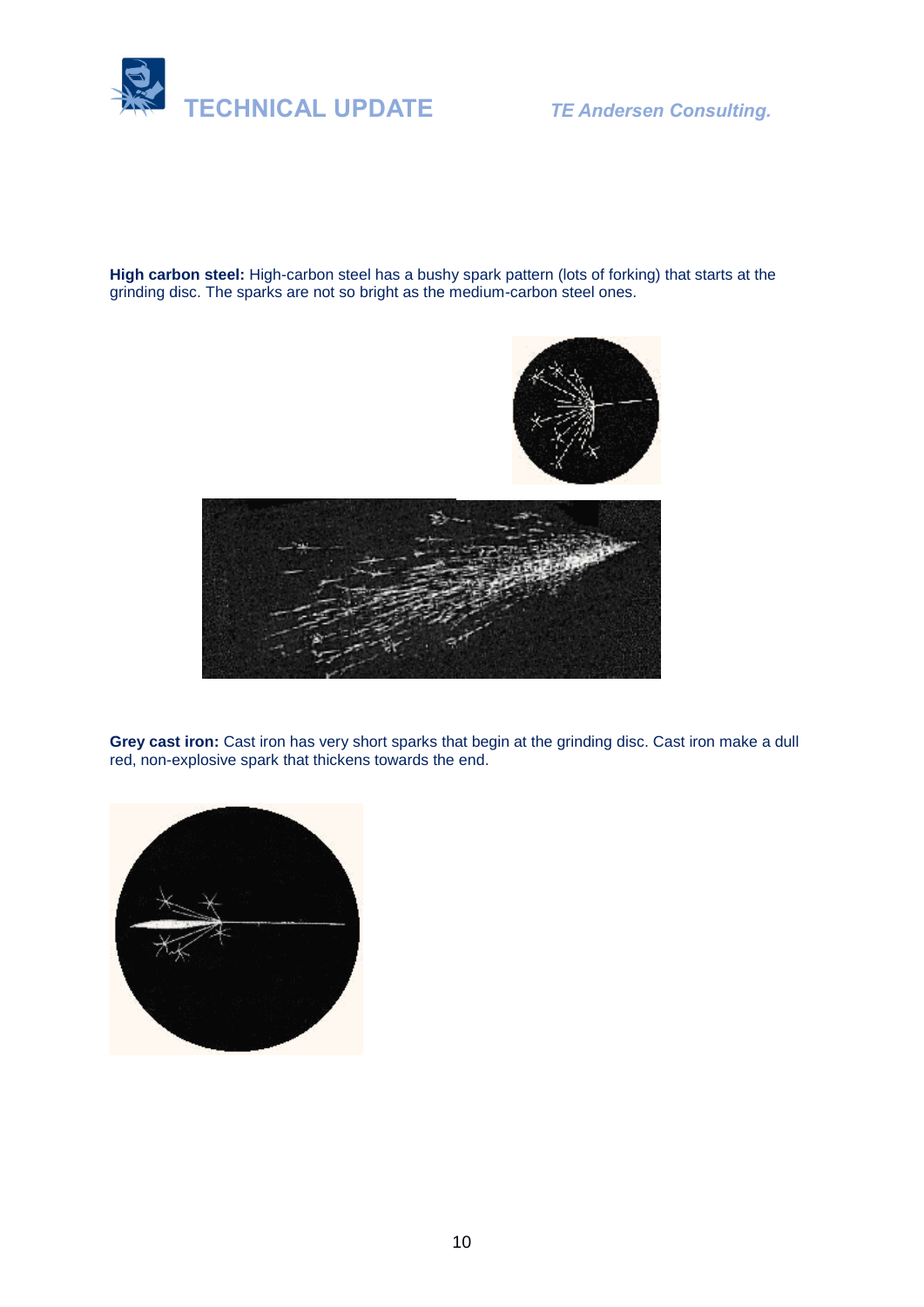

**Nickel, Monel, Inconel:** Monel metal have faint red streaks quickly tailing off. Inconel metal have short reddish sparks. Nickel high temperature alloys have thin and very short sparks. Dark red in colour and do not fork.



**Stainless steel, Austenitic (304, 316):** Few forks- short and orange to red forks. **Stainless steel, Austenitic (317):** Red forks. **Stainless steel, Martensitic:** Long white forks. **Stainless steel, Ferritic (430):** Long white forks. **Stainless steel, Ferritic (446):** Red, many forks.



**High Speed steel:** Faint red streaks forking at the tip.

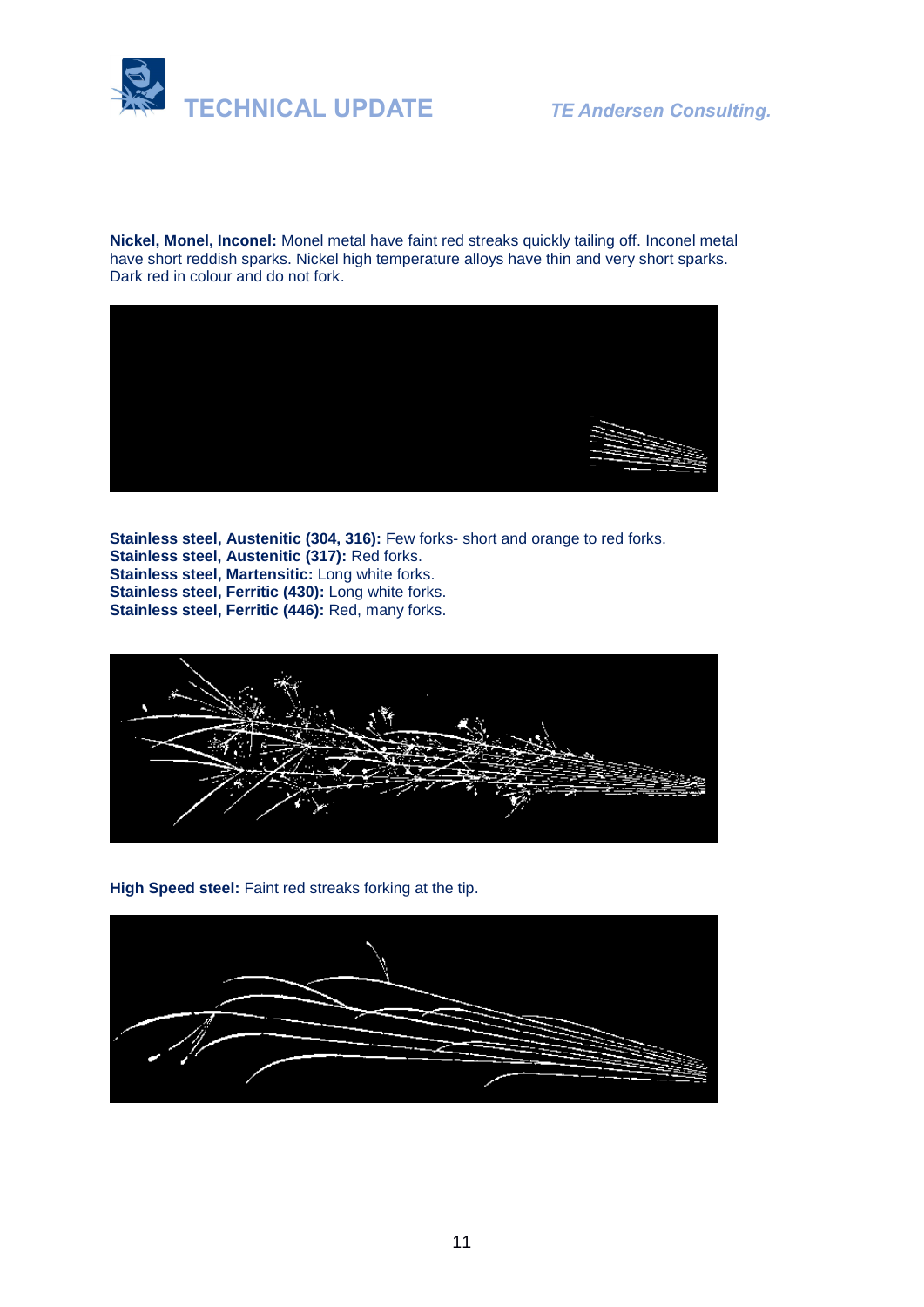

**Manganese steel:** Manganese steel has medium length sparks that fork twice before ending.



**Titanium:** Although titanium is a non-ferrous metal, it gives off a great deal of sparks. These sparks are easily distinguishable from ferrous metals, as they are a very brilliant, blinding, white colour.

Regarding the spark test: Take the same precautions as for any other hot work job before the test is commencing. Always wear a face shield/ safety goggles and proper clothing when using the grinder. Use a grinding disc that has a hardness to last for some time, but soft enough to maintain a free grinding edge. Conduct spark tests in little light to make it easier to see the spark colour.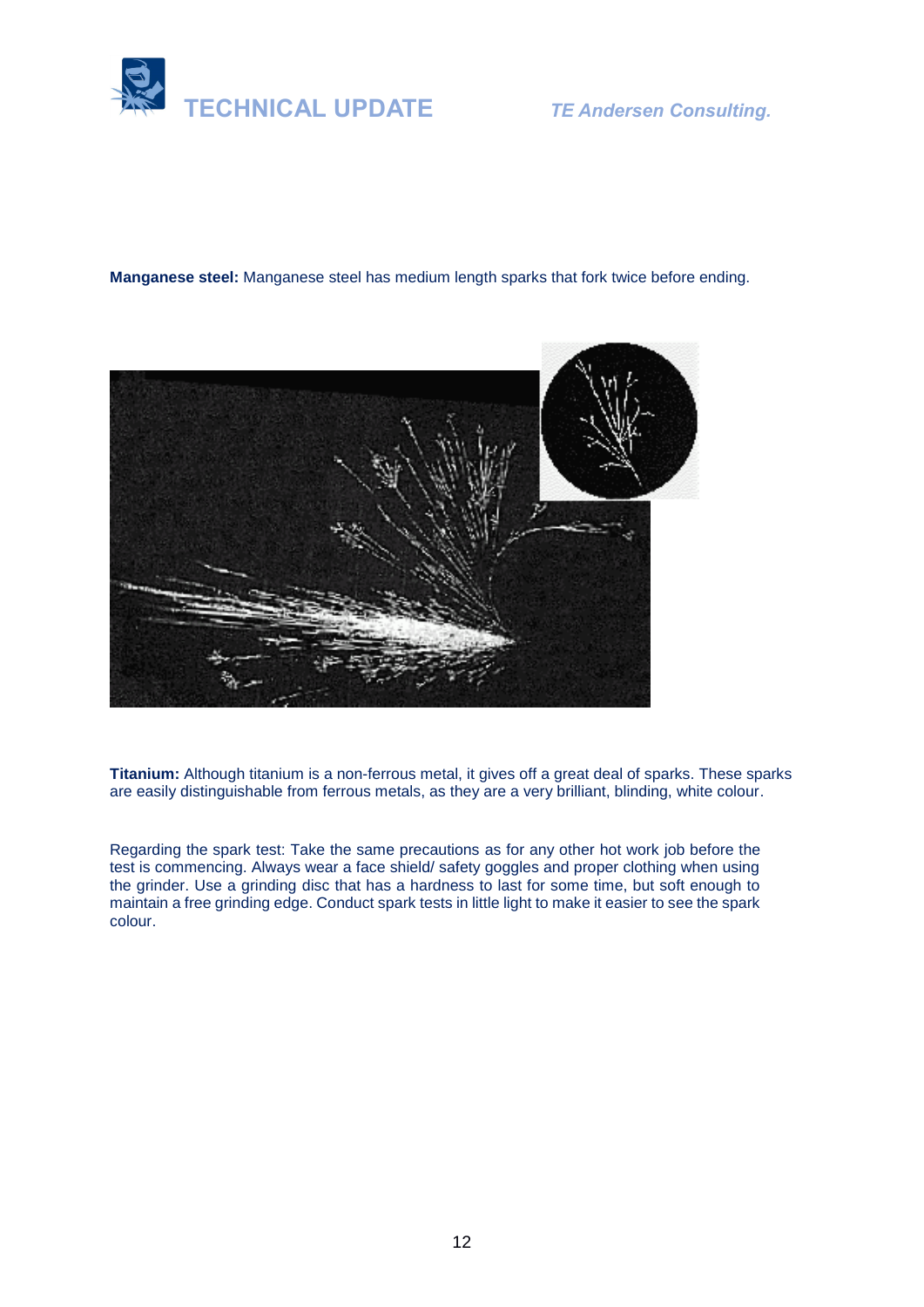

### **OXY-CUT TEST:**



By carefully using an oxy- acetylene cutting torch one can distinguish a number of different materials apart. The oxy- acetylene cutting torch is used to heat metal by increasing the temperature to its ignition point and then introducing a stream of pure oxygen to create the burning or rapid oxidation of the metal. The stream of oxygen also assists in removing the material from the cut.

For a material to be flame cut using an oxy- acetylene torch the following conditions must apply:

- 1. The melting point of the material must be above its ignition temperature in oxygen.
- 2. The oxides of the metal should melt at a lower temperature than the metal itself and below the temperature that is developed by cutting.
- 3. The heat produced by the combustion of the metal with oxygen must be sufficient to maintain the oxygen cutting operation.
- 4. The thermal conductivity must be low enough so that the material can be brought to its ignition temperature.
- 5. The oxides formed in cutting should be fluid when molten so the cutting operation is not interrupted.
- Iron and low-carbon steel fit all of these requirements and are readily oxygen flame cut. Cast iron is not readily flame cut, because the ignition temperature is above the melting point. It also has a refractory silicate oxide which produces a slag covering. Chrome-nickel stainless steels cannot be flame cut with the normal technique because of the refractory chromium oxide formed on the surface. Nonferrous metals such as copper and aluminium have refractory oxide coverings which prohibit normal oxygen flame cutting. They have high thermal conductivity.

Oxy cut materials: Low alloy and plain carbon steel, Austenitic manganese steel.

Will not oxy cut: Cast iron, Austenitic/ Super Austenitic/ Ferritic/ Martensitic/ Duplex stainless steel, Copper and copper alloys, Aluminum and aluminum alloys, Nickel, Monel, Inconel, Titanium.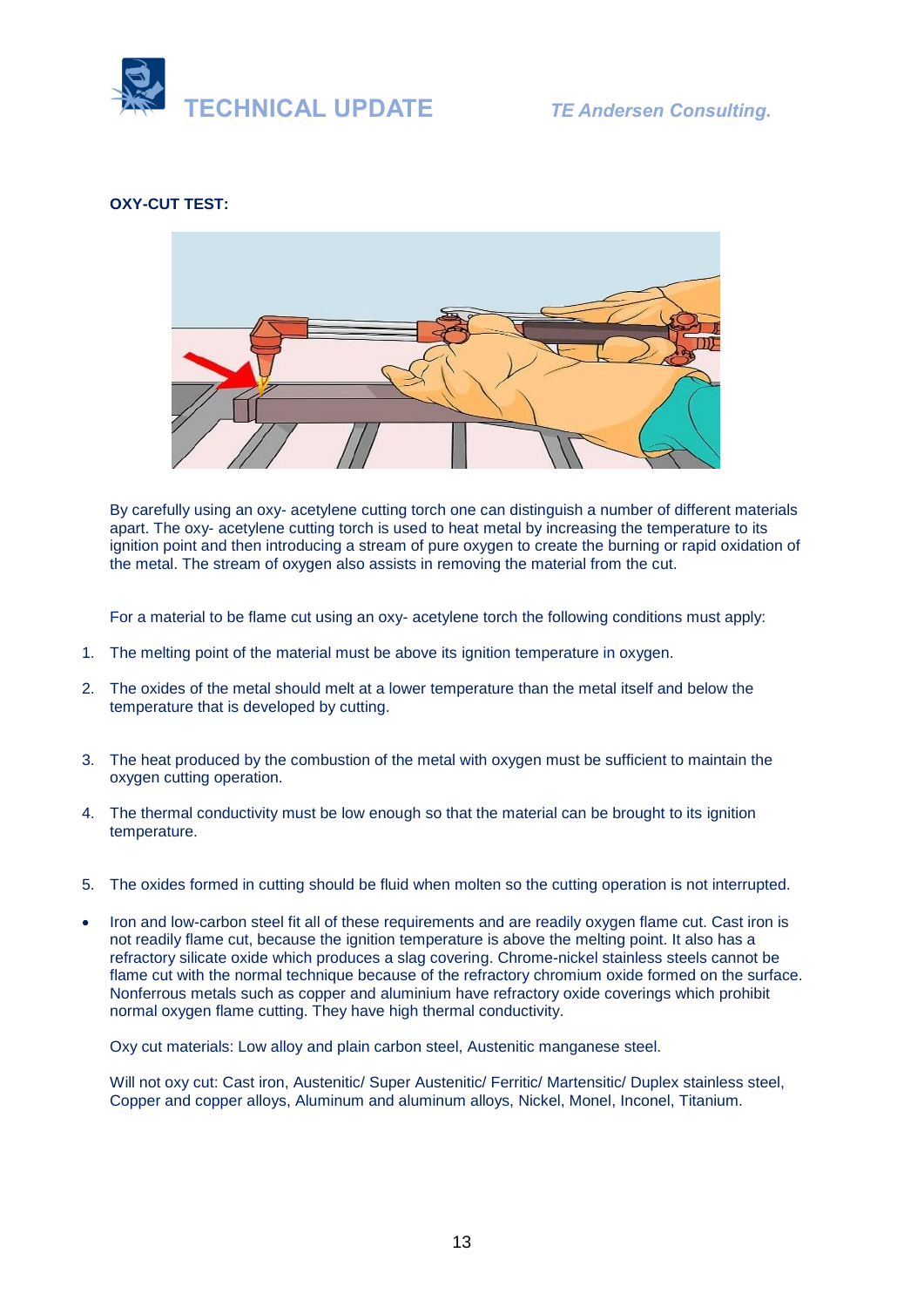

### **OXY-FLAME TEST:**



A simple test to find out whether the component is of aluminum, magnesium-alloyed aluminum or magnesium is as follows: Place the component on a piece of paper and file some shavings onto the paper. Hold the paper over a flame (Propane or Oxy- Acetylene) and let the filings fall into the flame.

If the filings glow the metal is aluminum.

If some of the filings spark in the flame the aluminum is alloyed with magnesium (seawater resistant aluminum).

If all the filings spark in the flame, the metal is magnesium and must not be welded.

Bronze and Brass: Lead alloys will show boiling lead under oxy flame test. Higher zinc alloys fume.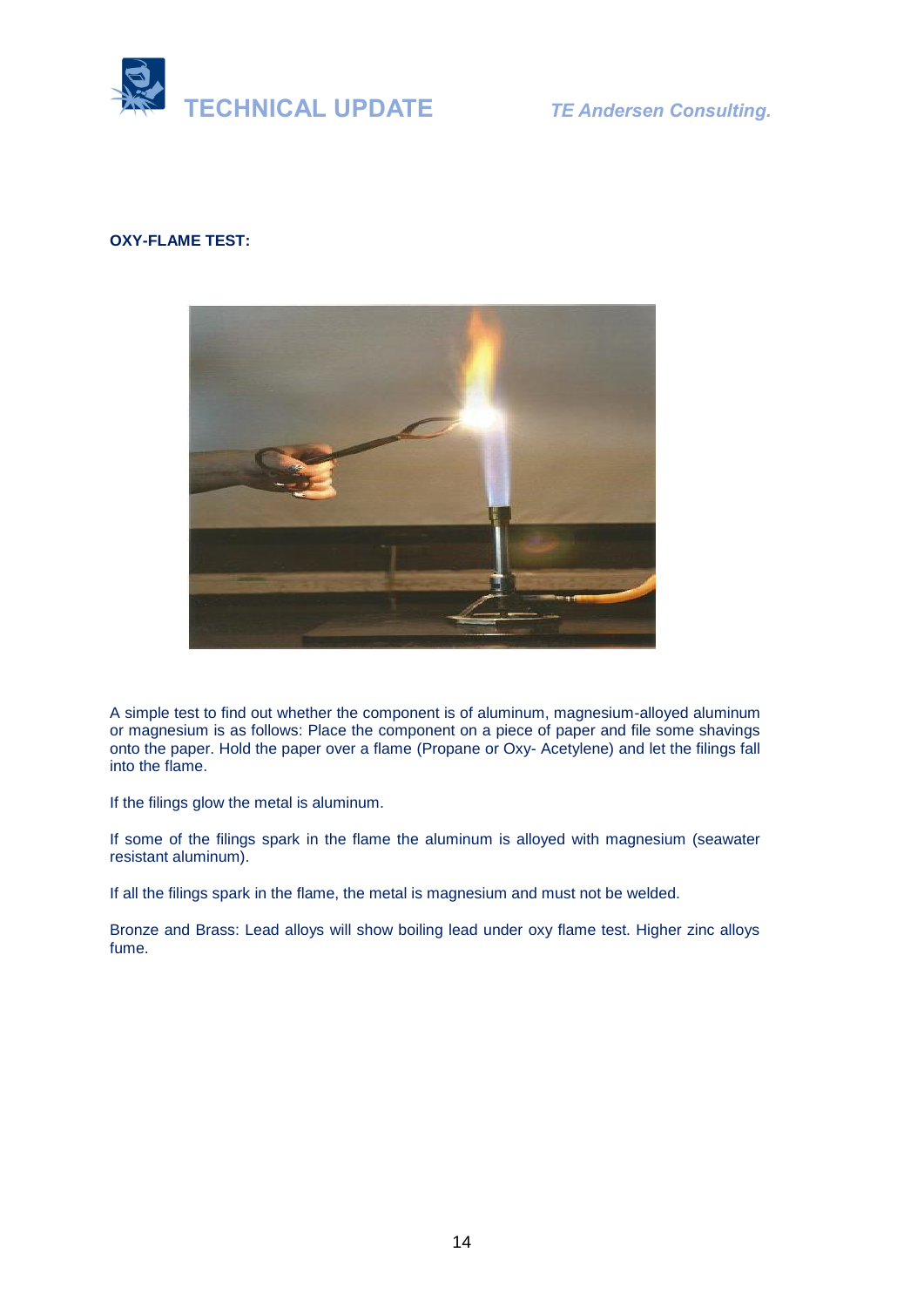

### **CHISEL TEST (CHIP TEST):**

The chip test or chisel test may also be used to identify metals. The only tools required are human beings' oldest tools, hammer and a chisel. Use the cold chisel to hammer on the edge or corner of the material being examined. The ease of producing a chip is an indication of the hardness of the metal. If the chip is continuous, it is indicating a ductile metal, whereas if chips break apart, it indicates a brittle material. On such materials as aluminum, mild steel and lead, the chips are continuous. They are easily chipped and the chips do not tend to break apart. The chips for grey cast iron are so brittle that they become small, broken fragments. On high-carbon steel, the chips are hard to obtain because of the hardness of the material, but can be continuous.

| <b>METAL</b>                         | <b>CHIP CHARACTERISTCS</b>                                                                                                                                               |
|--------------------------------------|--------------------------------------------------------------------------------------------------------------------------------------------------------------------------|
| <b>Grey Cast Iron</b>                | Chips are about 3mm (1/8") in length. Metal not easily<br>chipped. Chips break off and prevent smooth cut.                                                               |
| Mild steel/Low carbon and Cast steel | Chips have smooth edges. Metal is easily cut or chipped,<br>and chip can be made as continuous strip.                                                                    |
| <b>High Carbon Steel</b>             | Chips show a fine-grain structure. Edges of chips are lighter<br>in colour than chips of low carbon steel. Metal is hard, but<br>can be chipped in a continuous strip.   |
| Copper                               | Chips are smooth, with sawtooth edges where cut. Metal is<br>easily cut as continuous strip.                                                                             |
| <b>Brass and Bronze</b>              | Chips are smooth, with sawtooth edges where cut. These<br>metals are easily cut, but chips are more brittle than chips<br>of copper. Continuous strip is not easily cut. |
| Aluminum and Aluminum Alloys         | Chips are smooth, with sawtooth edges. A chip can be cut<br>as continuous strip.                                                                                         |
| <b>Monel</b>                         | Chips have smooth edges. Continuous strip can be cut.<br>Metal chips easily.                                                                                             |
| <b>Nickel</b>                        | Chips have smooth edges. Continuous strip can be cut.<br>Metal chips easily.                                                                                             |
| Lead                                 | Chips of any size may be obtained because material is so<br>soft that it can be cut with a knife.                                                                        |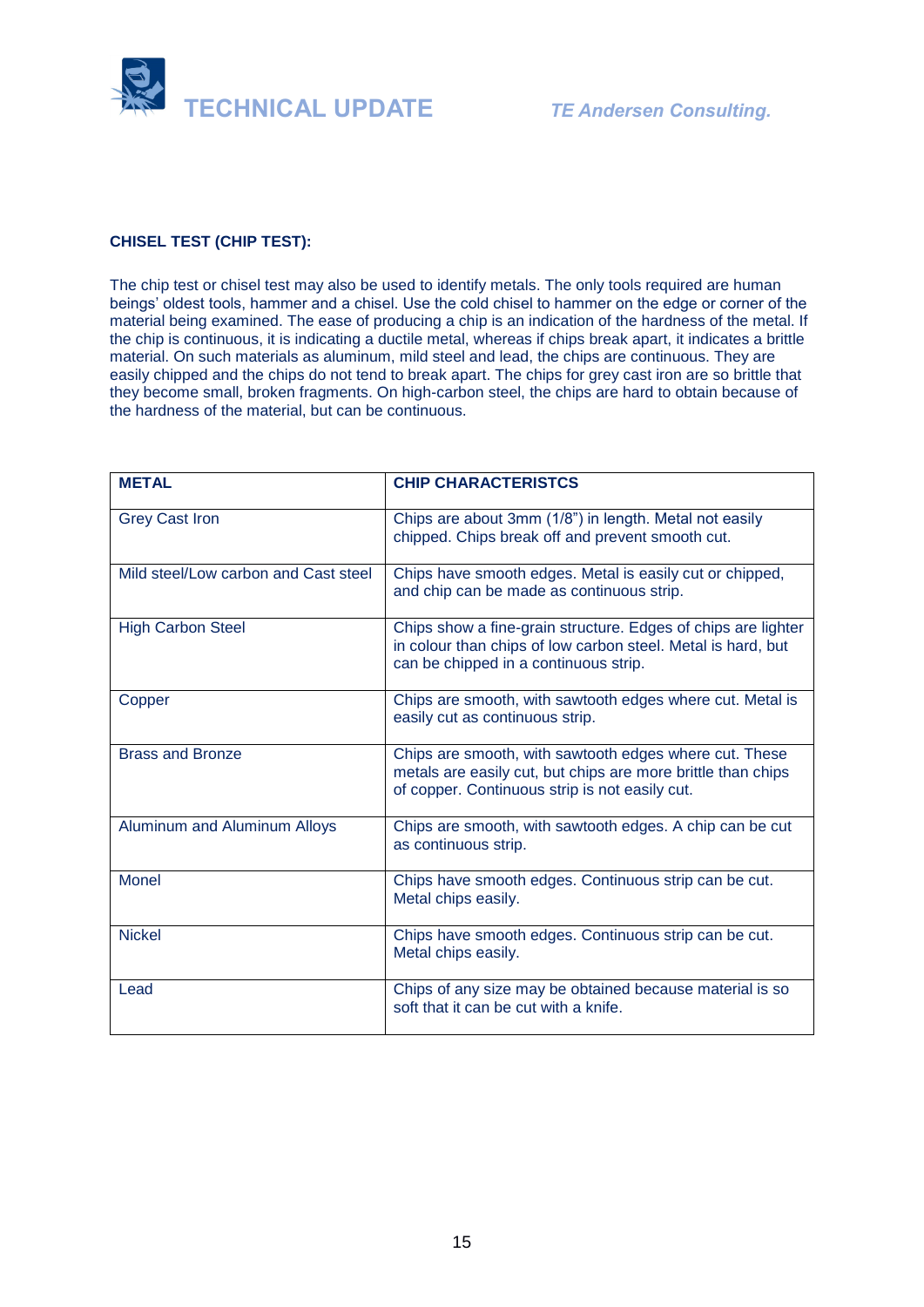



CAST STEEL CAST IRON



Materials that are difficult to tell apart is Cast steel and Cast iron. They are both casted items with no welded joints and have a mould line and casted surface. By using hammer and chisel they can easily be identified. Cast steel will have a continues chips. Cast iron will have small brittle fragments.

### **HACKSAW FILE TEST:**

The file test is a less precise test of hardness. The file test is a method of determining the hardness of a piece of material by trying to cut into it with the corner edge of a file. The hardness is indicated by the file bite. This is the oldest and one of the simplest methods of checking hardness; it will give results ranging from quite soft to glass hardness. The principal objection to the use of the file test is that no accurate record of results can be maintained as numerical data.

Hard to file: Martensitic and Austenitic stainless steel, High alloy tool steel, Manganese steel.

Soft to file: Grey cast iron, Ferritic stainless steel, Nickel, Monel.

### **CHEMICAL TEST:**

Some metals can be identified using a chemical test. The chemicals needed might not be easily accessible onboard but the test is never the less worth mentioning.

Monel vs. Inconel Identification:

Inconel can be distinguished from monel with one drop of nitric acid applied to the surface. It will turn blue- green on Monel but will show no reaction on Inconel.

### Stainless Steel Identification:

Magnetic testing, spark testing and hardness testing can distinguish between certain grades of stainless steel. They cannot however, distinguish between Austenitic 304 and Austenitic 316 grades because both are non-magnetic, produce the same short, orange to reddish sparks, and have similar hardness.

Acid testing is one test that will separate 304 and 316 grades of stainless steel.

Sulphuric acid strongly attacks 304 grades, producing green crystals and a dark surface, but its attack on 316 grades is slow and produces a brown surface.

Hydrochloric acid attacks 304 grade very rapidly and produces gas, but attacks 316 grade only very slowly.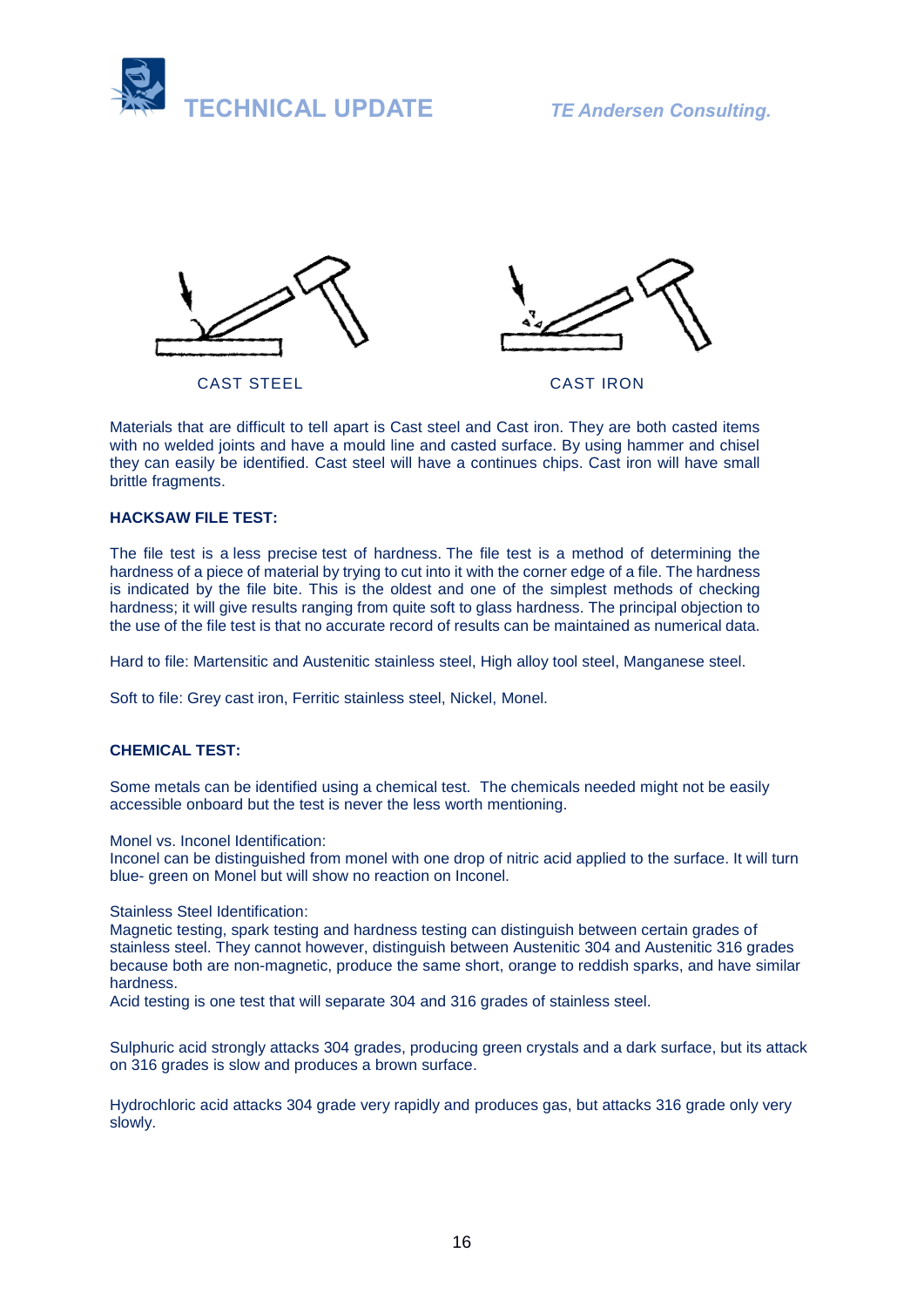

Magnesium vs. Aluminum Identification: Aluminum can be differentiated from Magnesium by using silver nitrate, which will leave a black deposit on magnesium, but not on aluminum.

Alternative Magnesium vs. Aluminum identification:

- 1. Clean a small area of the metal.
- 2. Drip onto it one or two drops of 20% caustic soda (NaOH) solution.
- 3. Wait 5 minutes and wash with clean water.

Black:  $AI + Cu$ ,  $AI + Ni$ ,  $AI + Zn$ . Grey/brown: Al + Si (over 2%). White: Pure aluminum. Unchanged: Magnesium (Mg).

### **ADVANCED METAL TESTING METHODS:**

If it is of the uppermost importance to find out the exact type of metal one is to weld, for example in connection with welding of a boiler pipe or other critical components, there are advanced metal testing method available. No longer relying on just the eye or the personal experience, modern metal testing methods incorporate technology to improve the process speed and result accuracy while protecting the samples. One popular technique is called the Positive Metal Identification (PMI) that uses X-ray Fluorescence (XRF) and Optical Emission Spectrometry (OES). PMI is the analysis of metallic alloy to establish its composition and alloy grade identification by reading the quantities by percentage of its elements. PMI analysers provide detailed element analysis of materials for uses from industrial to research.



Hand held metal analysers provide fast an accurate material chemistry identification for metals.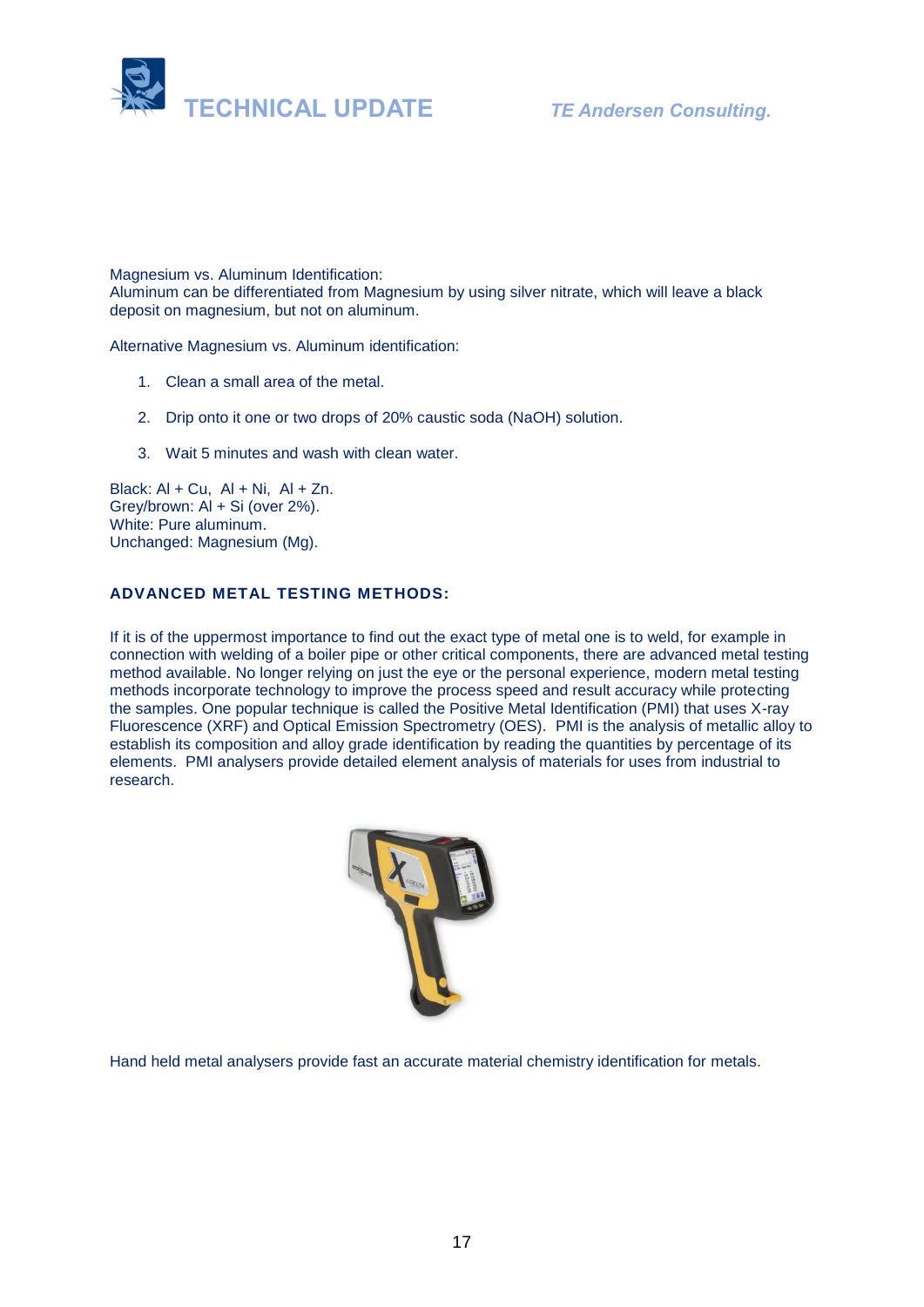

### **To recap follow this sequence for identifying a metal:**

**1) AVAILABLE DOCUMENTATION ONBOARD.**



2) **APPEARANCE TEST:** Colour, Surface appearance, the metals Practical application, Relative weight, imprint in material.



**3) MAGNET TEST:** Not Magnetic, Slightly Magnetic, Magnetic.

Depending on result of magnet test follow the recommended test sequence that can be one or more of the following:



**Spark test, Oxy-Cut test, Oxy-Flame test, Chisel test/ Chip test, Hacksaw file test, Chemical test, repetition of the Appearance test.**



**Having done your best identifying the metal you can move to the Recommended Welding Process, Welding Consumable and Procedure.**